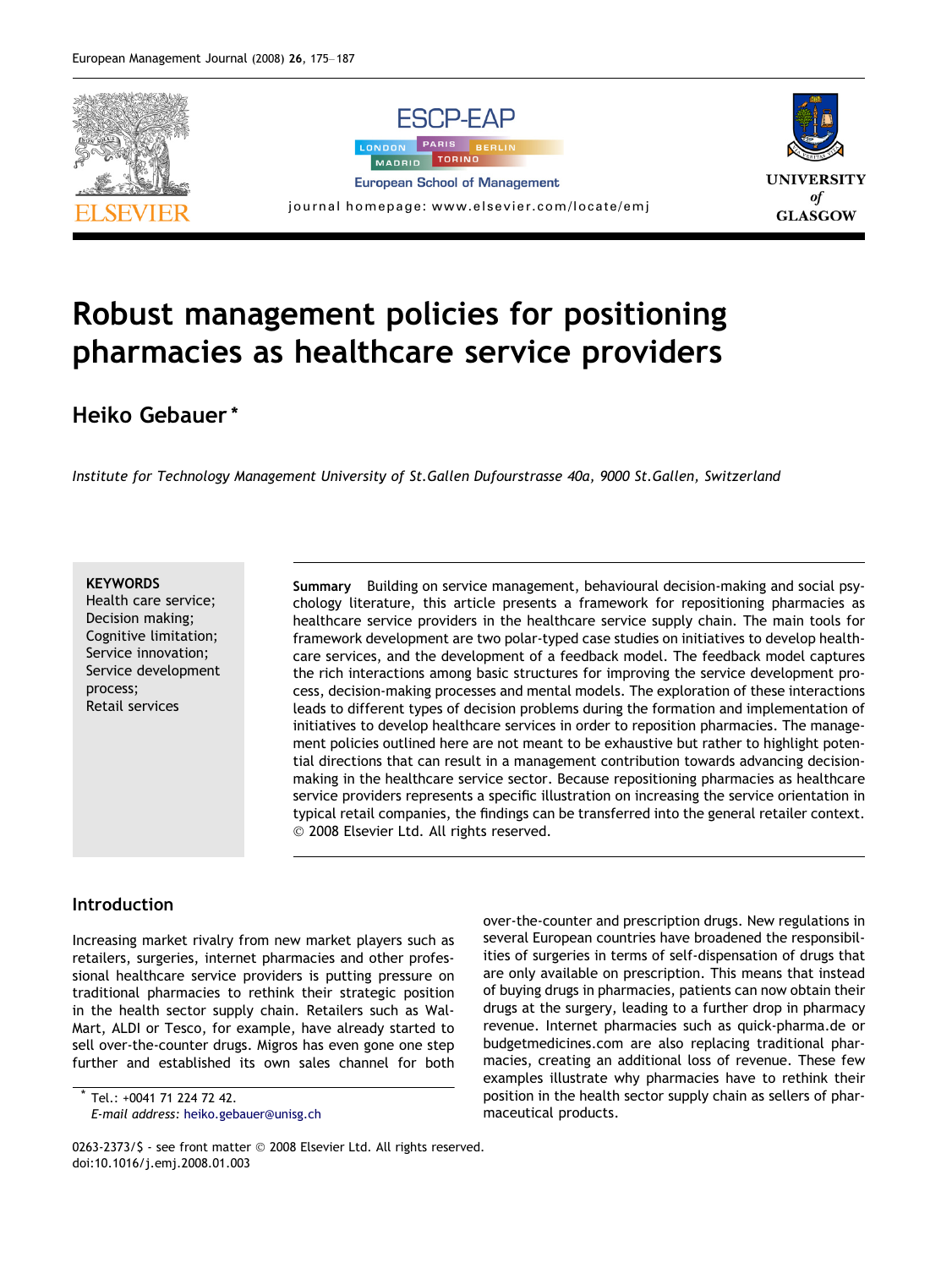The need for pharmacies to reposition themselves in the health sector supply chain is a typical example of the challenges in today's retail environment. Augmenting products with services is a major way for retailers to gain differentiation in today's competitive marketplace. According to retailers, they often offer the same assortment in terms of prices and have identical operating hours and locations [\(Homburg](#page--1-0) et al., 2003). The predominant way for retailers to differentiate is increasingly to pursue service orientation [\(Ellis and Kelley, 1993](#page--1-0)). The limited literature on retail services typically focuses on very specific areas such as quality issues (SERVQUAL scale) and store image [\(Homburg](#page--1-0) et al., [2003](#page--1-0)). The latter shows that retail services are conceptualised as one component that constitutes the retail store image ([Steenkamp and Wedel, 1991\)](#page--1-0). Of course, the retail business is a service business. Unfortunately in the case of retailing, services are designed more to augment core offerings rather than to add value through supplementary service offerings.

Thus, one suggested way out of the explained strategic trap is for pharmacies to reposition themselves as providers of value-added healthcare services such as tests for blood pressure, blood cholesterol, blood sugar, and so on, rather than as mere sellers of pharmaceutical products. Such services do not simply augment the core offering of pharmacies; rather, they concentrate on the creation of supplementary value.

Despite the demonstrated benefit, however, pharmacies are making surprisingly little effort to systematically develop value-added healthcare services. Some customers would simply ask for these services and their requests would often be fulfilled. Thus, the range of services offered reflects a rather reactive activity and not a conscious strategic initiative to position themselves as healthcare service providers. Specifically, pharmacies fail to implement service development processes for value-added healthcare services because they find it difficult to cope with the complex interactions between the structures for improving the service development process, decision-making processes and mental models.

Unfortunately, existing literature is surprisingly reticent when it comes to describing how these complex interactions influence the success or failure of a pharmacy in repositioning itself. The design of service development processes has traditionally been in the domain of service management research. A common thread running through these frameworks is the focus on modifying the structure and activities of the service development process ([Scheuing and Johnson, 1989;](#page--1-0) [Edgett, 1993](#page--1-0)), while less attention is paid to the decisionmaking processes and mental models required to implement service development processes. In contrast, organisational scholars have focused primarily on the behavioural aspects of change. As far as the author can judge, there is a need for an interdisciplinary theory that will integrate the structure for improving service development processes with an understanding of human decision-making. Such a theory should explain the challenges and difficulties associated with initiatives to develop healthcare services with the aim of repositioning pharmacies as healthcare service providers.

The purpose of this paper is to develop a framework that will account for decision problems in initiatives to develop healthcare services in order to position pharmacies as healthcare service providers. The framework includes the structure for improving service development processes, decision processes of managers and employees (pharmacists), and their mental models. The main tools for framework development are two polar-type case studies on initiatives to develop healthcare services, and the development of a feedback model capturing the rich array of various interdependencies between improving service development processes, decision-making and mental models. The exploration of these interactions leads to different types of decision problems during initiatives to develop healthcare services. The paper is organised as follows. Firstly, a conceptual framework is introduced and its implications for the development of healthcare services are highlighted. In section three, the research method is explained and both initiatives are outlined. In section four, the framework is developed by integrating the basic structure of service development processes, decision-making processes and mental models into feedback diagrams. Finally, section five contains a discussion of robust management policies to make the repositioning successful as well as concluding thoughts.

#### Conceptual framework

#### Repositioning pharmacies as healthcare service providers

Similar to [Neu and Brown's \(2005\) and Mathieu's \(2001\)](#page--1-0) argumentation on service formation in product-oriented firms, repositioning pharmacies as healthcare service providers can be viewed as a strategic process through which managers create new competitive advantages (see [Fig. 1](#page--1-0)). Pharmacies that only sell pharmaceutical products are positioned at the left end of the transition line (goods-service continuum). Profits and revenue are generated mainly through the core products, and the contribution of services is quite low in terms of revenue, profit and customer satisfaction. Healthcare service providers are positioned at the right-hand side. Pharmacies selling pharmaceutical products use customer service as one of the main differentiating factors in their product marketing strategy. At this point, an essential part of total value creation in terms of revenue, profit and customer satisfaction stems from healthcare services. The transition and/or repositioning is based on an extended service offering, starting with customer service (e.g. information, consulting and medical advice) and ending with a large number of value-added services such as testing of blood sugar and blood pressure, sharing of balanced diet concepts, support for smoker withdrawal, overweight advice, crippling stroke prevention and so on.

Contingency theory suggests that when pharmacies successfully develop a strategy for healthcare services, they will ''align'' this strategy with the above mentioned increased market rivalry and increased customer expectations in the healthcare sector. They will also adapt several organisational factors to align with the newly formed strategy on positioning themselves as healthcare service providers. Managers should devote considerable effort to implement a service development process. Specifically, they need to